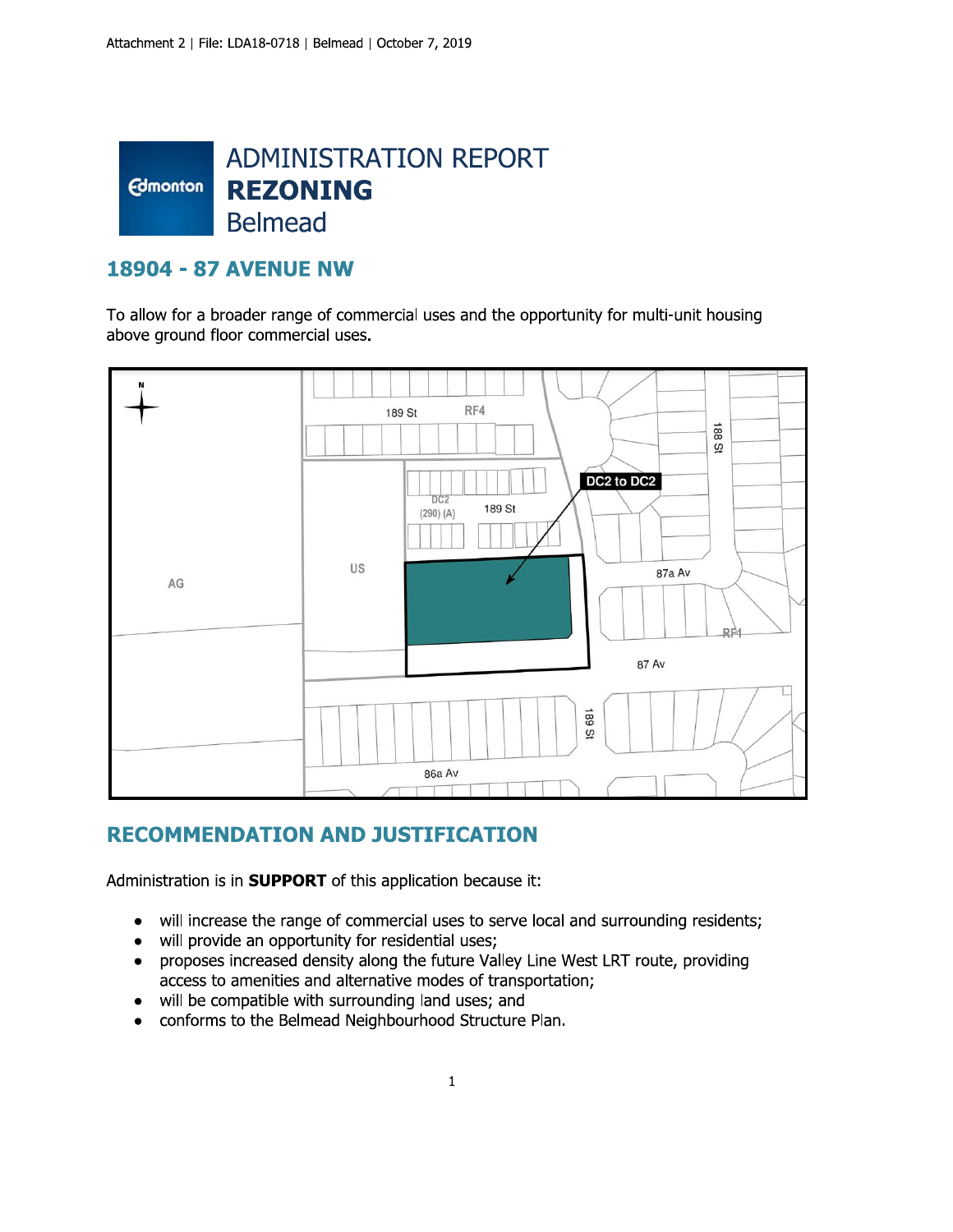## **THE APPLICATION**

CHARTER BYLAW 19006 proposes to amend the Zoning Bylaw from (DC2) Site Specific Development Control Provision to (DC2) Site Specific Development Control Provision to allow a broader range of commercial uses that serve local and surrounding residents including: general retail, bars and neighbourhood pubs, drive-in services, and restaurants. It will also provide the opportunity for multi-unit housing above ground floor commercial.

The scope and scale of the new Zone is based upon the (CB1) Low Intensity Business Zone and is consistent with the function of a neighbourhood commercial land use allowing for both residential and commercial uses.

## **SITE AND SURROUNDING AREA**

The subject site is located on a corner lot at the intersection of an arterial and collector Roadway (87 Avenue NW and 189 Street NW). The site currently contains an existing commercial building which includes a gas bar, professional office and services, and retail commercial services. Lands to the north contain row housing units and is buffered from the existing commercial with a 3.0 m landscaped yard.



**AERIAL VIEW OF APPLICATION AREA**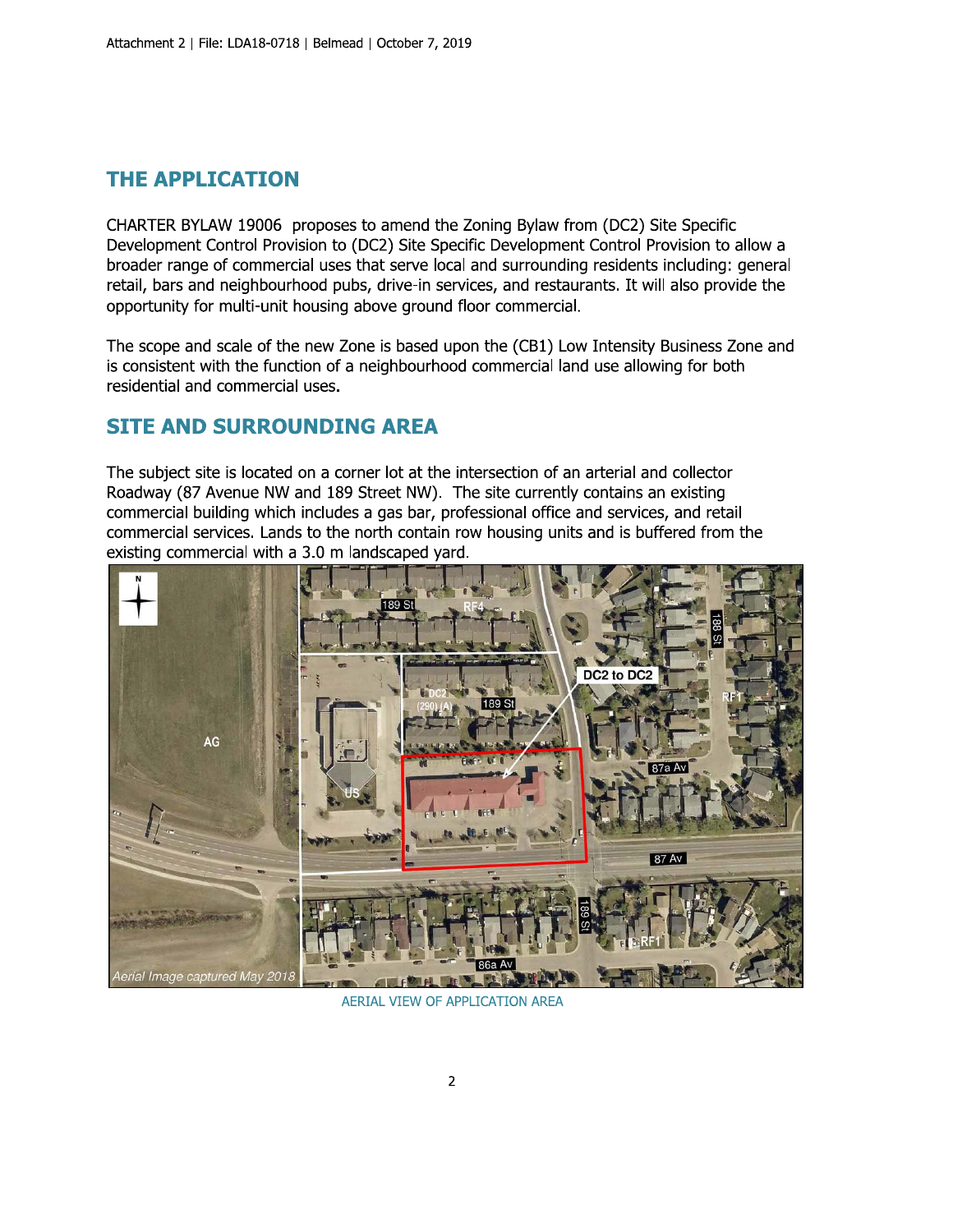

**3D VIEW OF APPLICATION AREA** 

|                     | <b>EXISTING ZONING</b>                  | <b>CURRENT USE</b>           |
|---------------------|-----------------------------------------|------------------------------|
| <b>SUBJECT SITE</b> | (DC2) Site Specific Development Control | Commercial building          |
|                     | Provision                               |                              |
| <b>CONTEXT</b>      |                                         |                              |
| North               | (DC2) Site Specific Development Control | Row housing units            |
|                     | Provision                               |                              |
| East                | (RF1)                                   | Single family homes          |
| South               | (RF1) Single Detached Residential Zone  | Arterial Roadway (87 Ave NW) |
|                     |                                         | Single family homes          |
| West                | Urban Services Zone<br>(US) l           | Church                       |

## **PLANNING ANALYSIS**

Land uses for the area are guided by the Belmead Neighbourhood Structure Plan (NSP) which designates the subject site for neighbourhood commercial uses. The site is on a corner lot, provides convenient access along 87 Avenue NW and 189 Street NW with good visibility. Furthermore, the subject site is the only designated location for neighbourhood commercial uses in the neighbourhood to meet daily needs of local residents.

The proposed DC2 Provision is based on the (CB1) Zone which provides for low intensity commercial, office and service uses as well as opportunity for apartment residential uses. The site is suitable for the intended uses as it is located along an arterial roadway. The DC2 Provision broadens the list of commercial uses and adds multi-unit housing use. The addition of multi-unit housing use will provide housing choice and increased residential density along a future LRT line. Furthermore, the DC2 Provision includes regulations to ensure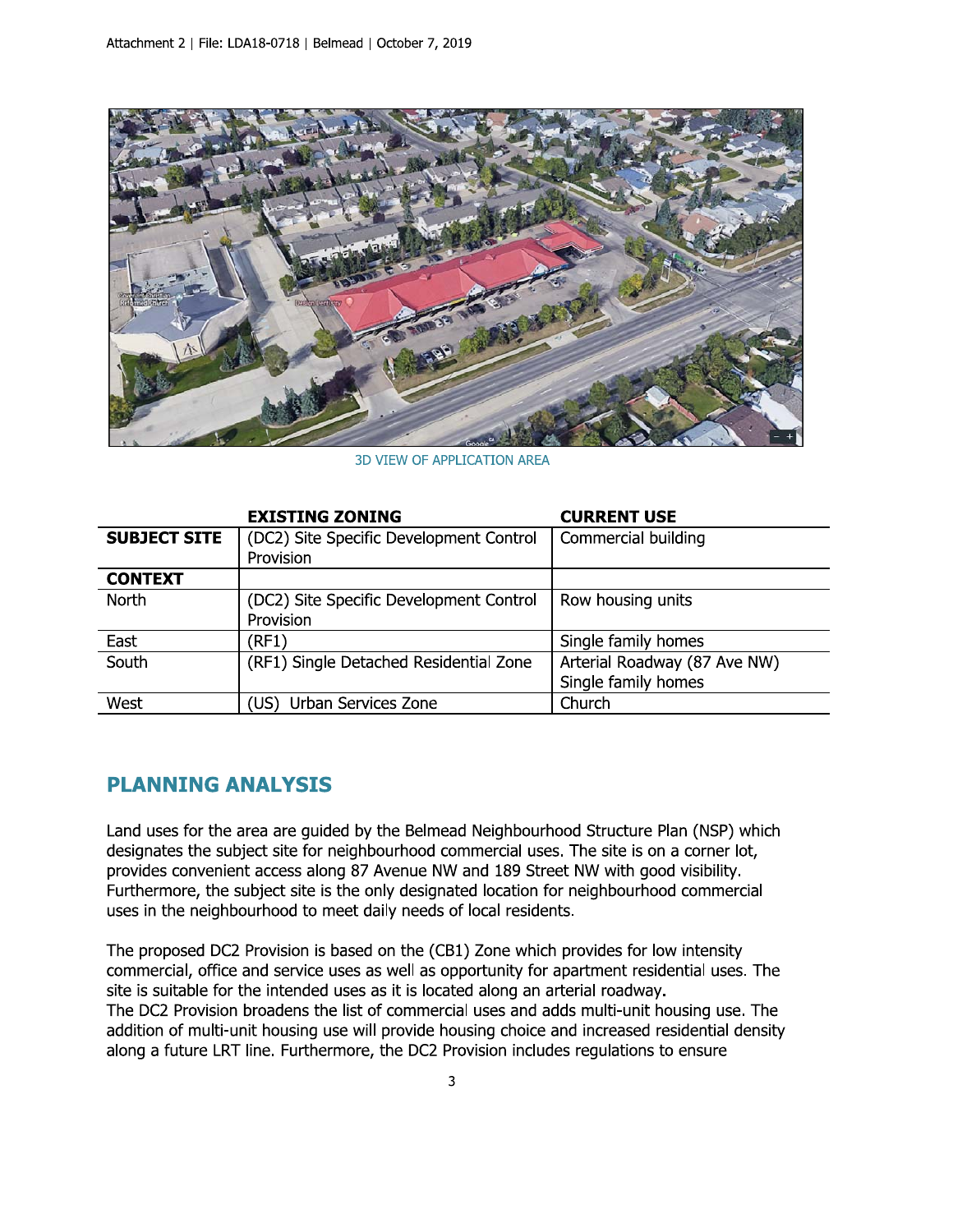appropriate setbacks and stepbacks, recessed balconies and design techniques to minimize massing and/or shadow impacts to surrounding development. A zoning comparison chart is provided below to illustrate the permissions proposed by the DC2 Provision:

| <b>Zoning Comparison Chart</b>                                                                                                                     |                                                             |                                                                                                                                        |  |
|----------------------------------------------------------------------------------------------------------------------------------------------------|-------------------------------------------------------------|----------------------------------------------------------------------------------------------------------------------------------------|--|
| <b>Regulation</b>                                                                                                                                  | <b>Current:</b><br><b>DC2 Provision</b>                     | <b>Proposed:</b><br><b>DC2 Provision</b>                                                                                               |  |
| Height                                                                                                                                             | 7.5 m                                                       | 12 m Commercial Uses<br>14.5 Residential Uses                                                                                          |  |
| <b>FAR</b>                                                                                                                                         | 1.0                                                         | 1.0                                                                                                                                    |  |
| <b>Building Setbacks</b><br>West Setback (from US Zone)<br>East Setback (from 189 St.)<br>North Setback (from DC2)<br>South Setback (from 87 Ave.) | <b>None</b><br>$4.5 \text{ m}$<br>6.0 <sub>m</sub><br>6.0 m | 3.0 <sub>m</sub><br>6.0 <sub>m</sub><br>6.0 m with stepback to<br>8.5 m for portion of<br>building height $> 10$ m<br>3.0 <sub>m</sub> |  |

The proposed development provides a height which is greater than what is allowed under the current DC2 Provision, due in part to the additional residential component. The development is able to provide appropriate setbacks and stepbacks, particularly along the site's northern and eastern edges to mitigate the impact of the proposed increase in height.

The arterial road to the south, 87 Avenue NW, is planned to include a portion of the future Valley Line West LRT route. Some road widening will be required as part of the LRT construction. Once LRT is developed, a 3.5 m shared use path will be developed along the site's frontage and will improve pedestrian and bicycle connectivity through existing and surrounding neighbourhoods. The site is currently served by alternative modes of transportation including an existing bus stop conveniently located in front of the subject site and active bus routes along both 87 Avenue NW and 189 Street NW.

The proposed zoning conforms to the intent of the Belmead NSP by providing commercial uses at this location. In addition, if residential uses are developed, it will increase density along the LRT line, and improve pedestrian and bicycle connectivity. Overall, the subject site provides convenient access with good visibility, and is compatible with existing and surrounding land uses.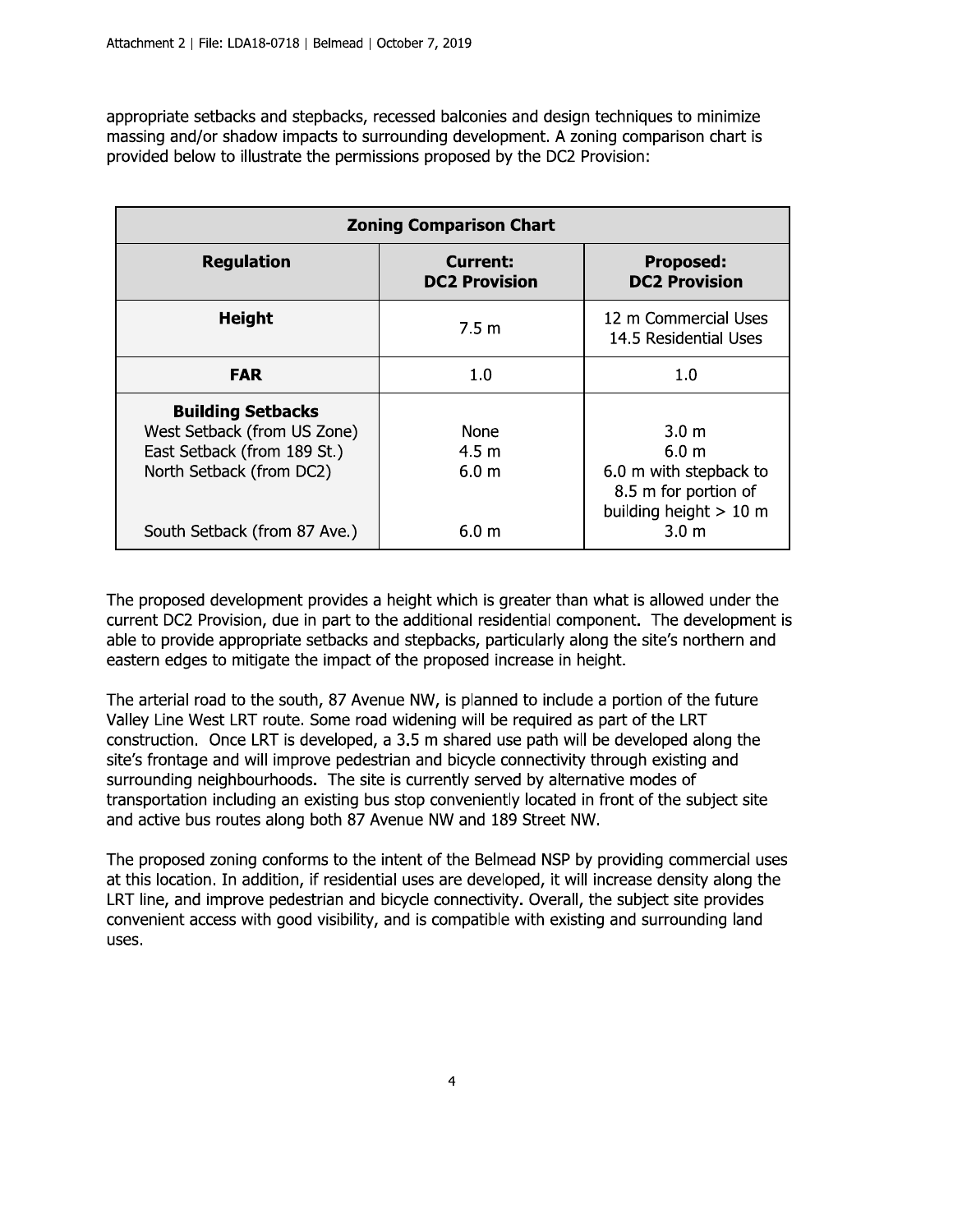# **TECHNICAL REVIEW**

Accesses from the site to 87 Avenue and 189 Street exist. The existing vehicular accesses from 87 Avenue to the site will require modifications to construct the proposed 3.5 m shared use path as part of the Valley Line West LRT at the time of future redevelopment of the site. Any modifications to the existing access to 189 Street will require the review and approval of Subdivision and Development Coordination.

A traffic study may be required to determine the impacts of the development traffic at the adjacent intersections at the development permit stage.

Connections to sanitary and storm servicing is available from the existing sewer system in the area. The proposed rezoning will not significantly impact the sewer system. Sewer requirements may be reassessed at the development permit stage if or when the site is redeveloped.

The proposed rezoning has been reviewed with consideration for the requirements of the Valley Line West LRT project along the southern boundary of the site (87 Avenue) and no conflicts have been identified. Some road widening will be required as part of the LRT construction.

All comments from affected City Departments and utility agencies have been addressed.

| <b>ADVANCE NOTICE</b><br>Date: January 8 and 18, 2019 | • Number of recipients: 79<br>• Number of responses received 4:<br>• Comments included:<br>objection to increased range of<br>O                               |
|-------------------------------------------------------|---------------------------------------------------------------------------------------------------------------------------------------------------------------|
|                                                       | commercial uses;<br>concern about possible<br>$\Omega$<br>increased in noise and traffic<br>volumes; and<br>the postcard notice was too<br>$\Omega$<br>vaque. |
| <b>PUBLIC MEETING</b>                                 | Not held                                                                                                                                                      |
| <b>WEBPAGE</b>                                        | edmonton.ca/belmead                                                                                                                                           |

# **PUBLIC ENGAGEMENT**

An advance notice was sent to surrounding property owners and the Aldergrove and Belmead Community Leagues, on January 8, 2019 and June 18, 2019, respectively. Three emails and one phone call were received in response. City Planning staff contacted the concerned residents and provided additional information and clarity about the proposed DC2 Provision.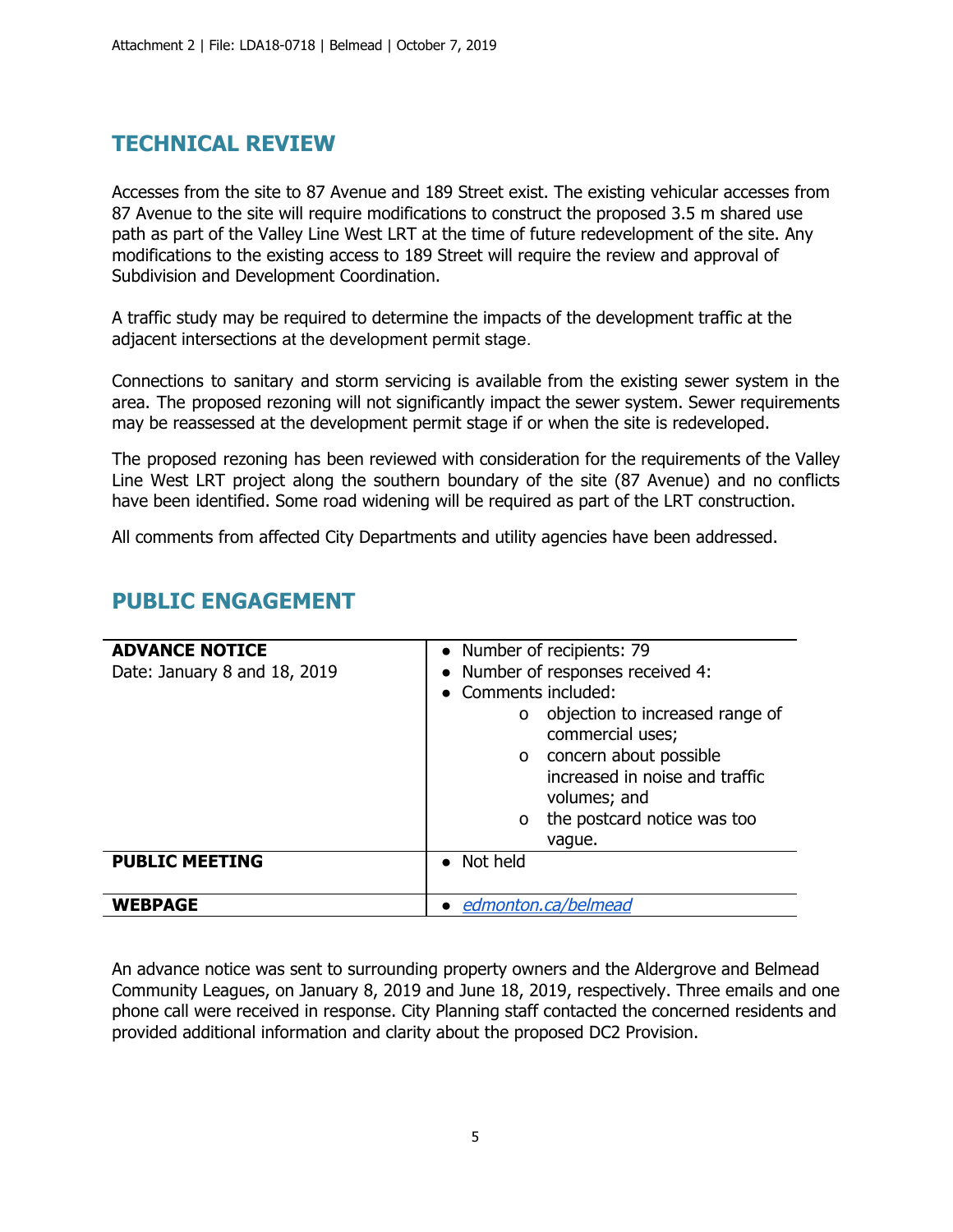# **CONCLUSION**

Administration recommends that City Council APPROVE this Charter Bylaw.

## **APPENDICES**

- Context Plan Map  $\mathbf{1}$
- $\overline{2}$ DC2 Tracked Changes
- $\overline{3}$ **Application Summary**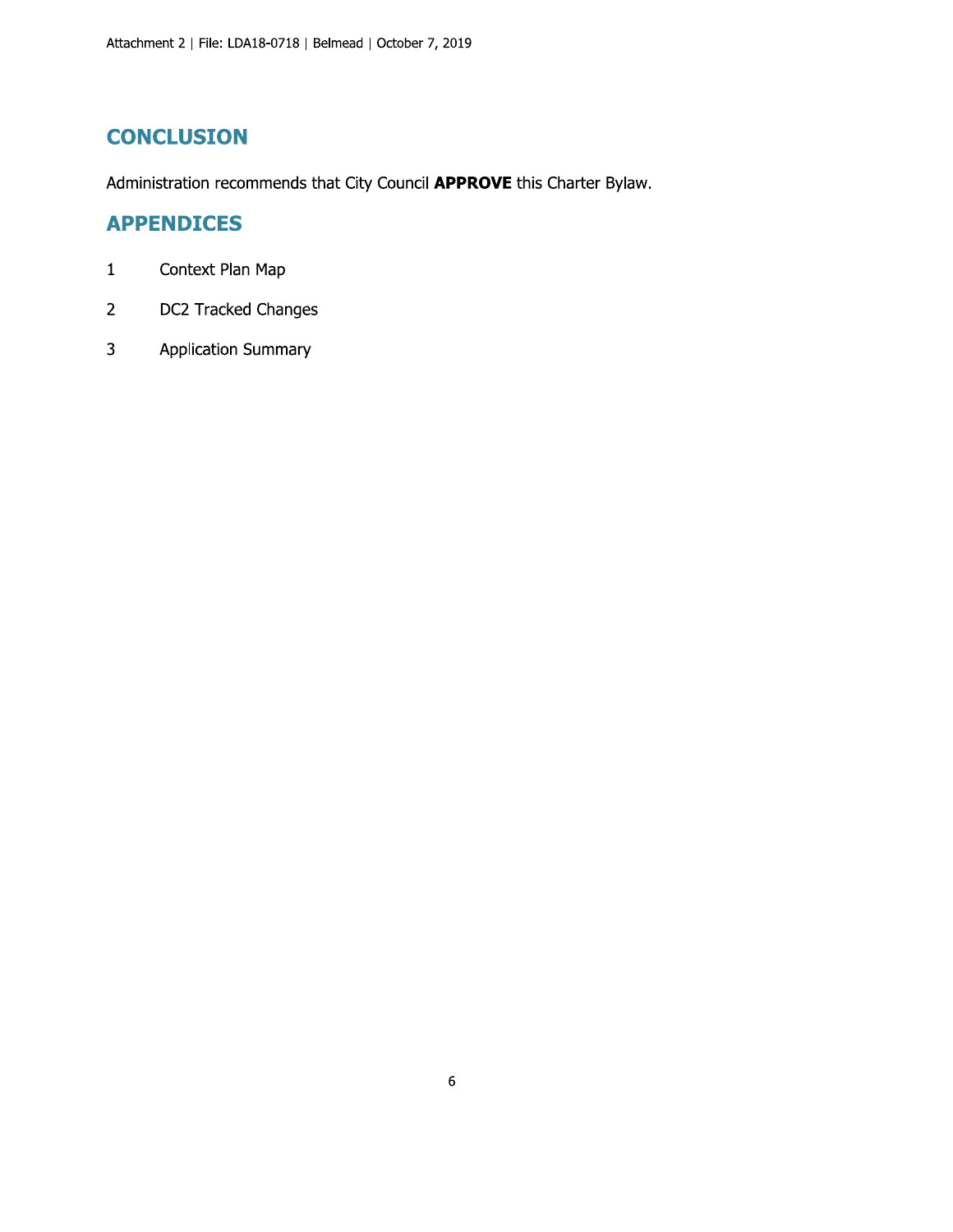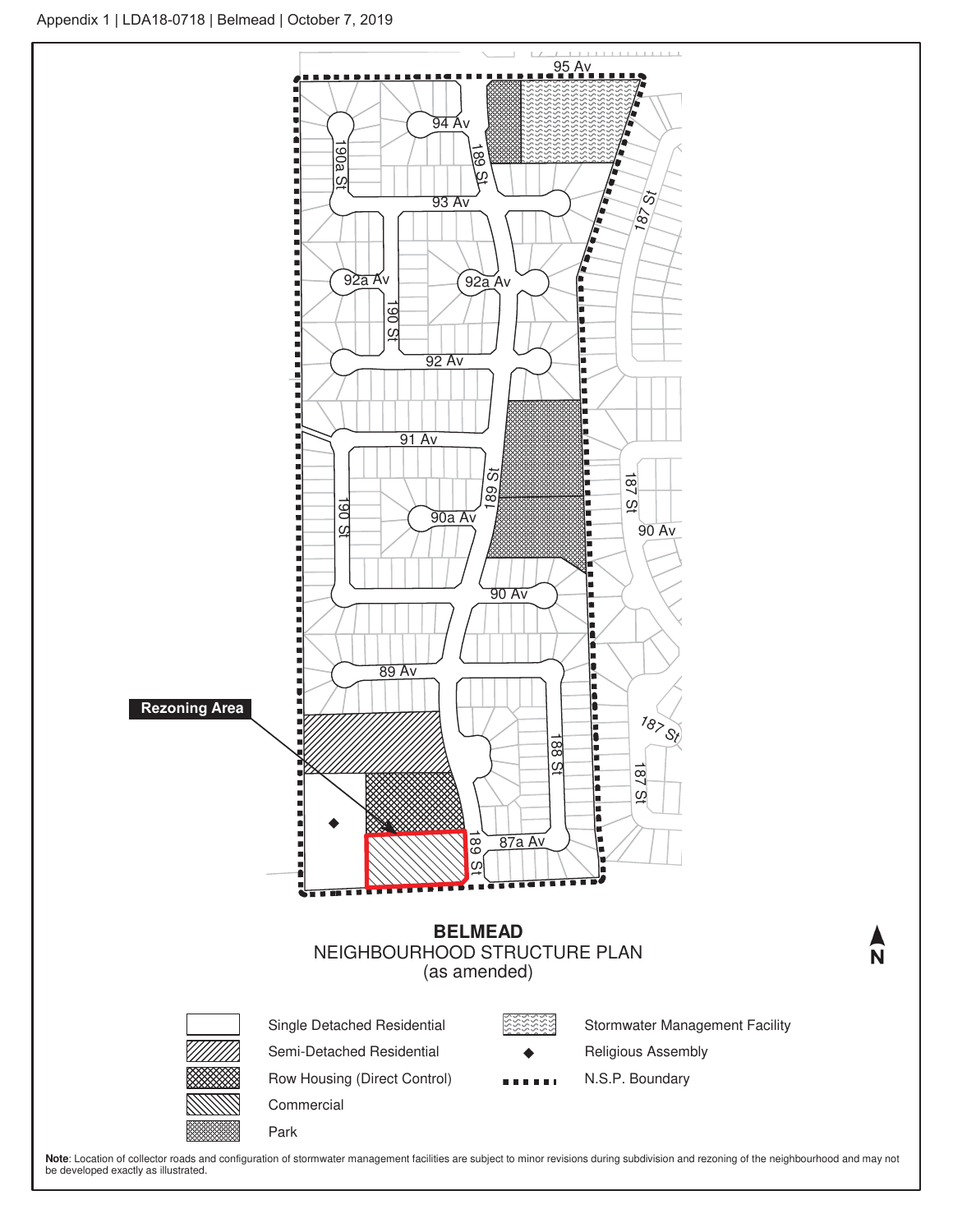## **(DC2) Site Specific Development Control Provision Part IV Edmonton Zoning Bylaw**

### *Section DC2.498*

*Bylaw 11918 (As Amended) March 16, 1999*

#### **DC2.498.1. General Purpose**

To accommodate a commercial development that serves the day-to-day needs of the community, with the opportunity for medium density residential Uses designed in a manner that is compatible with adjacent residential Uses.

To establish a Site Specific Development Control District for convenience commercial and personal service uses which are intended to serve the day-to-day needs of local residents, and to prescribe development criteria which will ensure that the commercial developmentis compatible with the adjacent residential uses.

#### **DC2.498.2. Area of Application**

This provision shall apply to Lot 126, Block 83, Plan 9322378, within the Belmead Neighbourhood as shown on Schedule "A" of this Bylaw. This DC5 District shall apply to a Lot 126, Block 83, Plan 932 2378, **Belmead,** as shown on Schedule "A" appended to the Bylaw adopting this DC5 District.

#### **DC2.498.3. Uses**

| $a -$                             | <b>Alcohol Sales, Minor</b>                                                                                 |
|-----------------------------------|-------------------------------------------------------------------------------------------------------------|
| $1_{\cdot}$                       | <b>Bars and Neighbourhood Pubs</b>                                                                          |
| 2.                                | <b>Breweries, Wineries and Distilleries</b>                                                                 |
| 3.                                | <b>Business Support Services</b>                                                                            |
| 4.                                | <b>Cannabis Lounge</b>                                                                                      |
| 5.                                | <b>Cannabis Retail Sales</b>                                                                                |
| 6.                                | <b>Child Care Services</b>                                                                                  |
| $+7.$                             | <b>Commercial Schools</b>                                                                                   |
|                                   | <b>Convenience Retail Stores</b>                                                                            |
| 9.                                | <b>Creation and Production Establishments</b>                                                               |
|                                   | 10. Drive-in Food Services                                                                                  |
| $2-11.$                           | <b>Equipment Rentals</b>                                                                                    |
| <del>3.</del> 12. <b>Gas Bars</b> |                                                                                                             |
| $4-13.$                           | <b>General Retail Stores</b>                                                                                |
| $5 - 14$ .                        | <b>Health Services</b>                                                                                      |
| 15.                               | <b>Indoor Participant Recreation Services</b>                                                               |
| 16.                               | <b>Liquor Stores</b>                                                                                        |
| 17.                               | Live Work Units                                                                                             |
| $6 - 18.$                         | <b>Media Studios</b>                                                                                        |
| 19.                               | Minor Eating and DrinkingAmusement Establishments <del>, subject to the provisions of</del><br>Section 5(c) |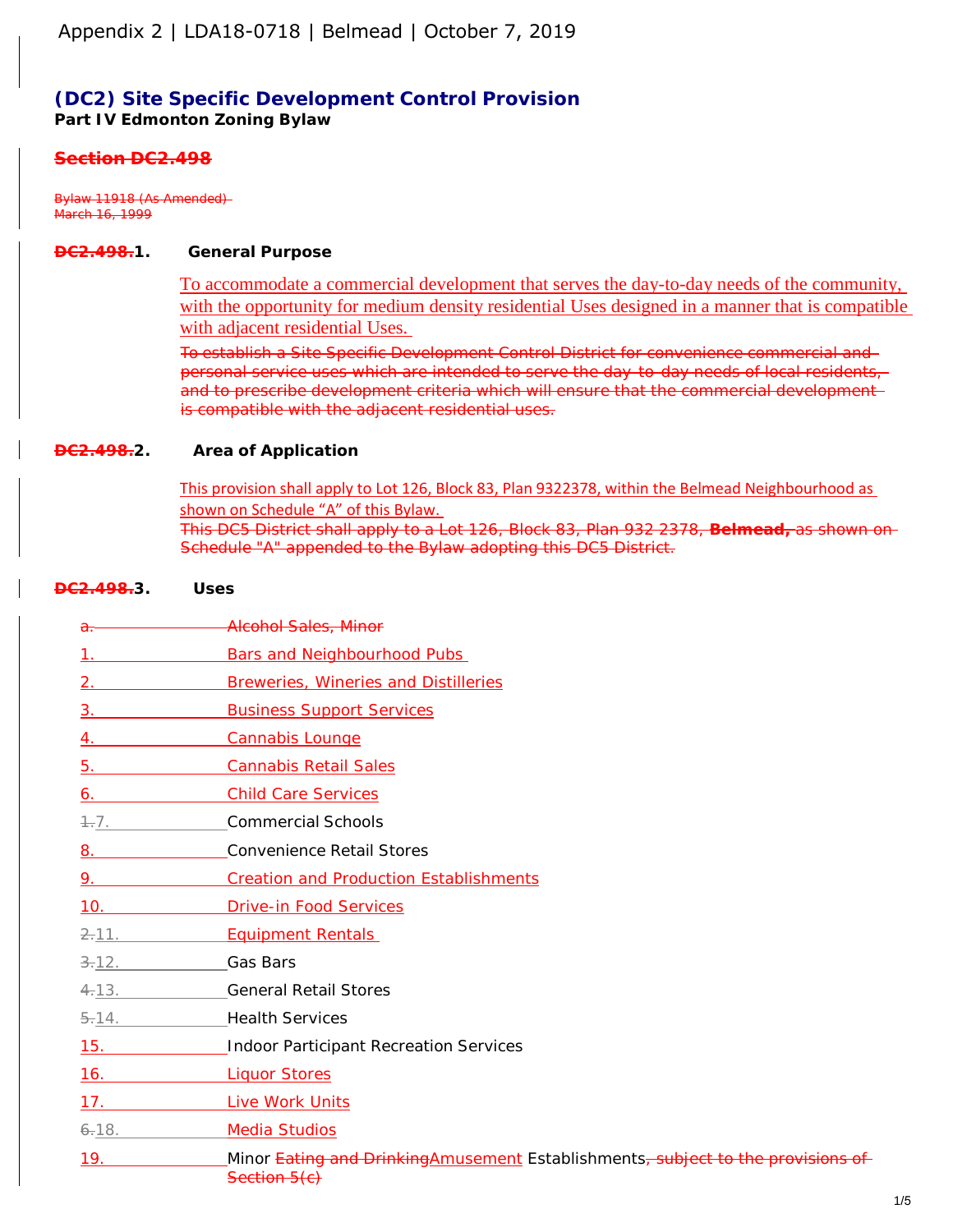| 20.                 | <b>Minor Home Based Business</b>                    |
|---------------------|-----------------------------------------------------|
| 21.                 | <b>Minor Service Stations</b>                       |
| 22.                 | <b>Mobile Catering Food Services</b>                |
| 23.                 | <b>Multi-Unit Housing</b>                           |
| 7.24.               | <b>Private Clubs</b>                                |
| 25.                 | Personal Service Shops                              |
| $\frac{0.26}{0.26}$ | <b>Private Education Services</b>                   |
| 9.27.               | Professional, Financial and Office Support Services |
| 28. 28.             | Residential Sales Centres                           |
| 29.                 | Restaurants                                         |
|                     | 30. Secondhand Stores                               |
|                     | <b>Special Events</b>                               |
| 32.                 | <b>Specialty Food Services</b>                      |
|                     | <b>Urban Gardens</b>                                |
| 34.                 | <b>Urban Indoor Farms</b>                           |
| 35.                 | <b>Urban Outdoor Farms</b>                          |
| 36.                 | <b>Minor-Veterinary Services</b>                    |
| $\overline{37}$ .   | <b>Fascia On-premises Signs</b>                     |
| 38.                 | <b>Freestanding On-premises Signs</b>               |
| 39.                 | <b>Projecting On-premises Signs</b>                 |
| 70.40.              | <b>Temporary On-premises Signs</b>                  |

## **DC2.498.4. Development Criteria**

- a. The maximum gross floor area of any individual business premise shall not exceed 350 m2. The Development Officer may allow an individual business premise to have a gross floor area up to 500 m2, provided that in his opinion the proposed business would not adversely affect the amenity and enjoyment of the surrounding residential land uses.
- 1. The maximum floor  $A$ area  $F$ Ratio  $(FAR)$  shall be 1.0.
- 2. The maximum building Height shall be 12.0 m for commercial Uses. This Height may be extended to 14.5 m for Multi-Unit Housing.
	- b. maximum building height shall not exceed 7.5 m nor one storey.
- 3. A minimum Setback of 6.0 m shall be required along the north and east Lot lines.
- 4. A minimum Setback of 3.0 m shall be required along the south and west Lot lines.
	- e. **A** landscaped yard, a minimum of 4.5 m, shall be required adjacent to the east property line of the site. A landscaped yard, a minimum of 3.0 m, shall be required adjacent to the south property line of the site. A minimum building setback of 6 m shall be required adjacent to the south property line of the site. The landscaping of the yards shall include the planting of a minimum of 3 deciduous trees (a minimum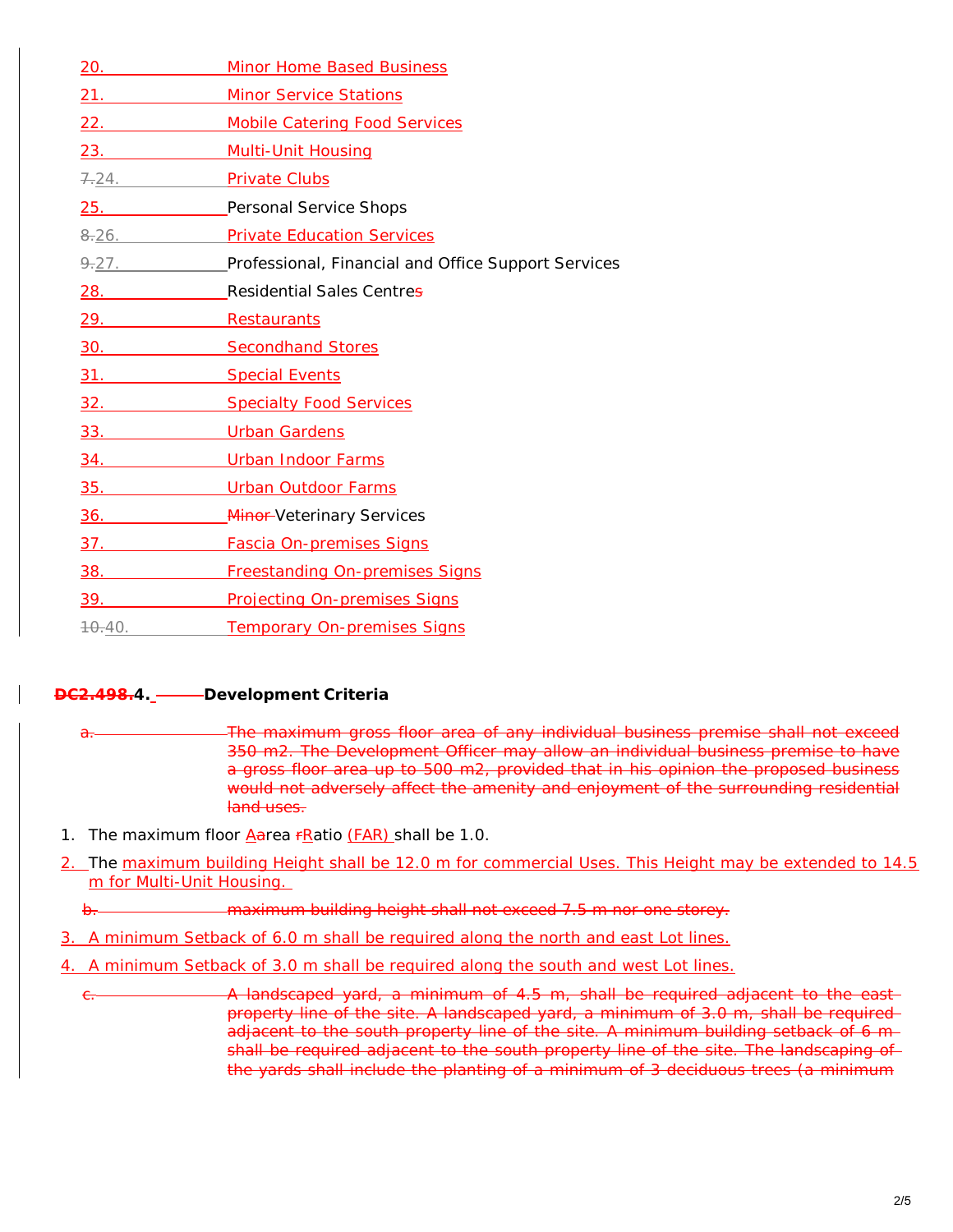of 7.6 cm in caliper), 3 coniferous trees (a minimum of 3 m in height) and 10 shrubs for each 40 m of frontage, planted in groupings that enhance the overall appearance of the site, to the satisfaction of the Development Officer.

- d. A minimum landscaped yard of 3.0 m shall be required adjacent to the north property line of the site. A minimum building setback of 6 m, except for those uses specified in Clause 5(a), shall be required adjacent to the north property line of the site. The required yard shall be landscaped with mature coniferous trees (a minimum of 3 m in height), and deciduous trees (a minimum caliper of 7.6 cm), so as to substantially screen the site from the adjacent area designated for residential development. These trees shall be planted a minimum intervals of 4.6 m.
- 5. Each use of Bars and Neighbourhood Pubs and Restaurants shall be limited to 200 occupants and 240 m2 of Public Space.
- 6. Specialty Food Services shall be limited to 100 occupants and 120 m2 of Public Space.
- 7. Equipment Rentals shall ensure that all equipment and goods for rent are contained within an enclosed building.
- 8. Multi-Unit Housing may only be permitted above a commercial building. Multi-Unit Housing shall be designed and sited so as to minimize any impacts from the commercial component and adjacent Residential Uses to the north related to noise, traffic circulation and/or loss of privacy.
- 9. For Buildings over 10.0 m in Height, the portion of the building above this Height shall require a minimum Setback of 8.5 m from the north Lot line.
- 10. Multi-Unit Housing shall have access at ground level, which is separate from the access for the non-Residential and non-Residential Related Uses.
- 11. Notwithstanding the Zoning Bylaw Sign Schedule 59H, Signs shall be provided in accordance with Schedule 59F of the Zoning Bylaw.
- 12. For the areas and buffers depicted in Appendix I prior to the issuance of a Development Permit, excluding a development permit for demolition, excavation or signage, Environmental Site Assessment (ESA) work such as, but not limited to, additional Phase II ESAs, Remedial Action Plan(s), and/or Risk Management Plan(s), may be required at the discretion of the Development Officer in consultation with the Environmental Planner, to be submitted and reviewed to the satisfaction of the Development Officer. The Development Officer shall impose any Development Permit conditions necessary, prior to the release of the drawings for Building Permit review, to ensure that the Site is suitable for the full range of uses contemplated in the Development Permit application.

## **5. Development Regulations- Vehicular Oriented Uses**

- 1. Drive-in Food Services, Gas Bars, Minor Service Stations shall comply with the regulations of the Zoning Bylaw, except that, where both commercial and residential uses are on the same site:
	- i. Gas Bars, and Minor Service Stations shall be located not less than 15.0 m from any portion of a building containing a Residential or Residential-related Use. This distance shall be measured from the closest pump island, fill pipes, vent pipes, drive-through vehicle service or service station to the Residential Use. This Setback distance may be reduced at the discretion of the Development Officer if the Development Officer is satisfied that impacts on the Residential or Residentialrelated Use shall be minimal due to structural and design measures incorporated into the proposed development.
	- ii. Drive-in Food Services and associated access aisles and queuing spaces shall be located not less than 20 m from any portion of a building containing a Residential or Residential-related Use. This Setback distance may be reduced at the discretion of the Development Officer if the Development Officer is satisfied that impacts on the Residential or Residential-related Use shall be minimal due to structural and design measures incorporated into the proposed development.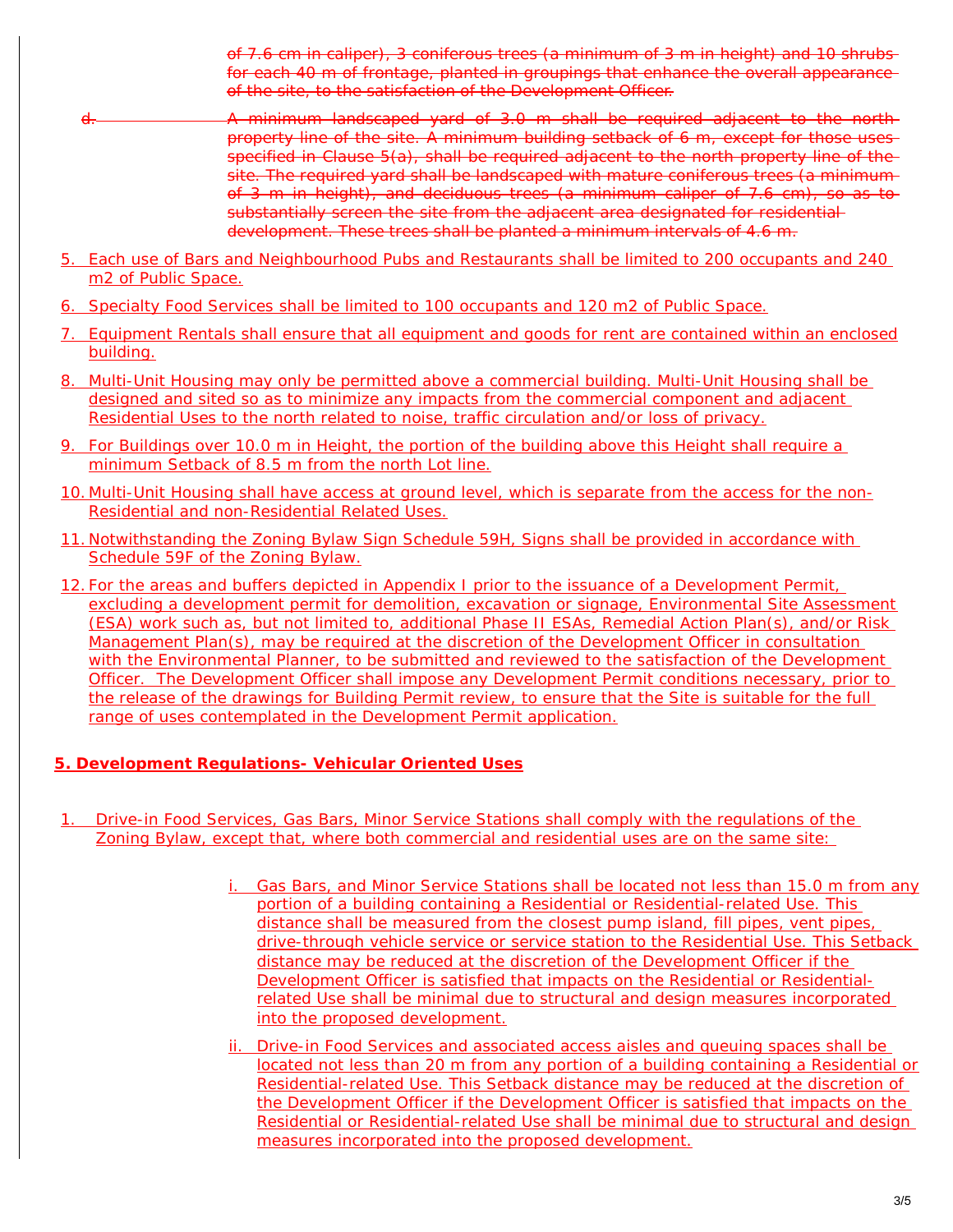- iii. Where Drive-in Food Services and associated access aisles and queuing spaces are located within 30 m of a building containing a Residential or Residential-related Use, notwithstanding Section 7(3), the following Fencing, Screening and Landscaping requirements shall apply:
	- a. Solid, screen Fencing constructed of wood or suitable wood-like synthetic substitute, 1.83 m in Height; and
	- b. Required Fencing shall be augmented with tree and shrub planting designed to soften the visual effect of the required Fencing, and shall be provided in accordance with the standards identified in Section 55.
- iv. The location, orientation and setback of drive-through service windows shall be to the satisfaction of the Development Officer in consultation with Transportation Services, having regard to the minimization of on-site and off-site traffic impacts.

### **6. Parking, Loading and Access**

- 1. Vehicular access shall be from the adjacent public roadways, to the satisfaction of the Development Officer in consultation with Subdivision and Development Coordination.
- 2. Loading, storage and waste collection areas shall be located to the rear or sides of the principal building and shall be screened from view from any adjacent Sites and public roadways.
- 3. Parking, loading and passenger drop-off areas shall be designed to minimize pedestrian-vehicle conflicts and prioritize pedestrian movement through the Site.

## **7. Landscaping**

- 1. When required to be submitted as part of a Development Permit application, a Landscape Plan prepared by a Landscape Architect, registered with the Alberta Association of Landscape Architects (ALAA), shall be submitted for review and approval by the Development Officer.
- 2. 20 percent additional Landscaping above the Zoning Bylaw requirements shall be provided along the north Lot line to provide a Landscaped buffer and visual screening to the satisfaction of the Development Officer.
- 3. A 1.83m high screen fence shall be required along the north Lot lineContinuous screen fencing of a solid design, a minimum of 1.8 m in height, shall be provided adjacent to the north property line of the site.

## **8. Urban Design Regulations**

- 1. Building design shall use a variety of architectural elements and treatments, materials, colours, and articulation to break up the massing, add architectural interest and provide human-scale development.
- 2. Building materials must be durable, high quality and appropriate for the development. The contextual fit, design, proportion, quality, texture, and application of various finishing materials shall be to the satisfaction of the Development Officer. To ensure that a high standard of appearance and a sensitive transition to the surrounding land uses are achieved, detailed landscaping plans shall be submitted with the initial development permitapplication for approval by the Development Officer which, in the opinion of the Development Officer, comply with the landscaping requirements specified by Clauses 4(d), 4(e), and 4(f) of this district
- 3. Lighting shall be designed and finished in a manner consistent with the design and finishing of the development and shall enhance the appearance of the building, minimize light pollution, and ensure a safe well-lit environment, to the satisfaction of the Development Officer. The Development Officer shall require the applicant to provide a plan showing the location and details of perimeter lighting to ensure adequate lighting.
- 4. Weather protection in the form of a canopy or other architectural elements shall be provided at above ground floor entrances to create a comfortable environment for pedestrians.
- 5. All mechanical equipment, including roof mechanical units, shall be concealed by screening in a manner compatible with the architectural character of the building or concealed by incorporating it within the building, to the satisfaction of the Development Officer.
- 1.6. The ground floor Façade facing a public roadway shall have a minimum of 70% clear, non-reflective glazing on the exterior of the ground floor to promote pedestrian interaction and safety. The proportion of glazing is calculated as a percent of linear meters at 1.5m above finished Grade.
- **8. Crime Prevention Through Environmental Design**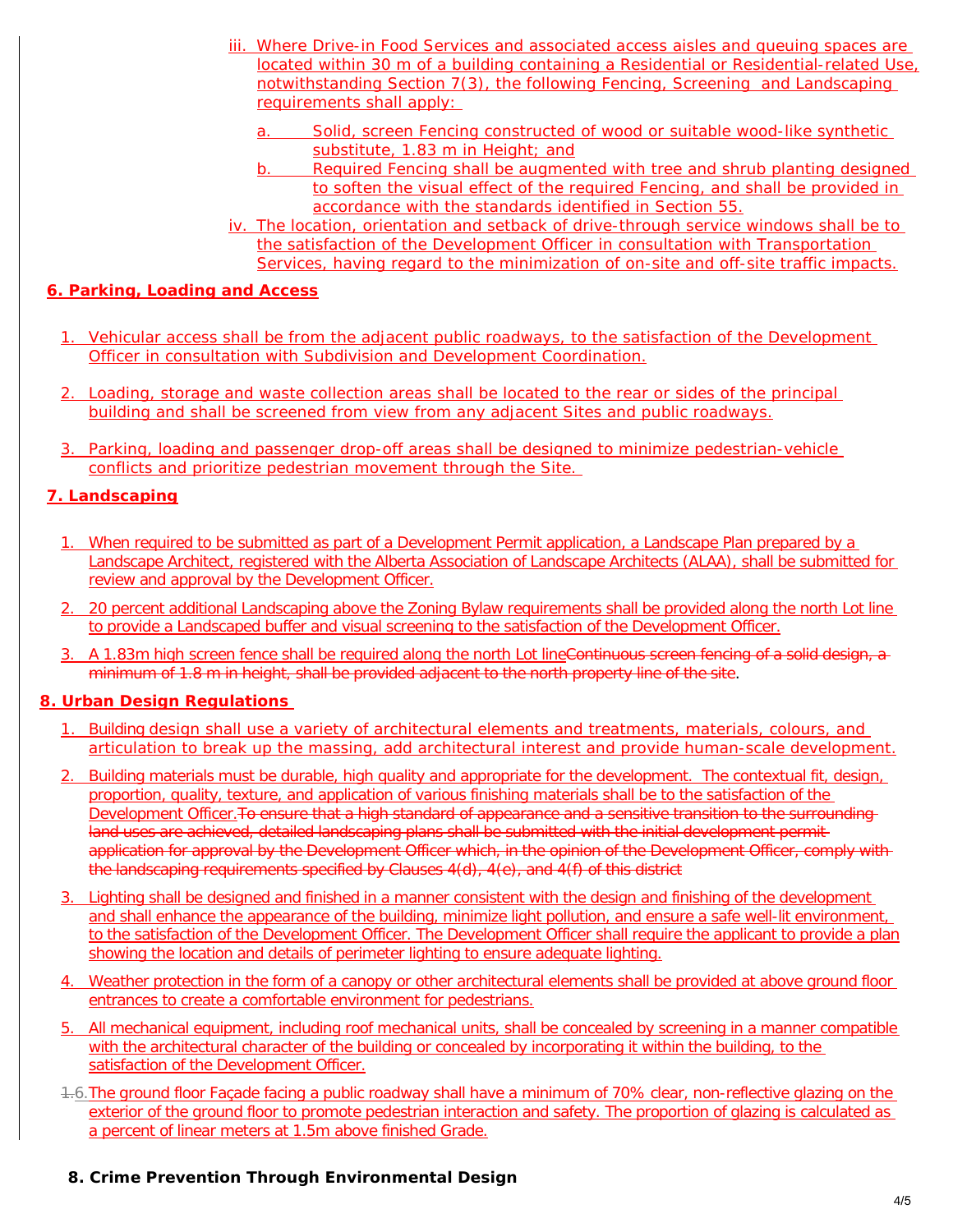1. A Crime Prevention Through Environmental Design Assessment shall be provided to the satisfaction of the Development Officer to ensure that the development provides a safe urban environment.

|                      | if the landscaping is not completed in accordance with the provisions of this                                                                                                                                                                                                                                                                                                                                                                               |
|----------------------|-------------------------------------------------------------------------------------------------------------------------------------------------------------------------------------------------------------------------------------------------------------------------------------------------------------------------------------------------------------------------------------------------------------------------------------------------------------|
|                      | District and the landscaping plan, within one growing season after the completion<br>of the development, then the amount fixed shall be drawn upon by the City, to                                                                                                                                                                                                                                                                                          |
|                      | the extent required to complete the required landscaping; and                                                                                                                                                                                                                                                                                                                                                                                               |
| Ĥ.                   | the Development Officer shall not release the letter of credit until an inspection of                                                                                                                                                                                                                                                                                                                                                                       |
|                      | the site has demonstrated that the landscaping has been well maintained and is<br>in a healthy condition two growing seasons after completion of the landscaping.                                                                                                                                                                                                                                                                                           |
| <del>ن ل</del>       | Development in the District shall be evaluated with respect to compliance with the<br>General Development Regulations of Sections 50 to 79, inclusive, of the Land Use<br>Bylaw.                                                                                                                                                                                                                                                                            |
|                      | The Development Officer may grant relaxations to Sections 50 to 79, inclusive, of the                                                                                                                                                                                                                                                                                                                                                                       |
|                      | Land Use Bylaw and the provisions of this District, if in his opinion such a variance<br>would be in keeping with the general purpose of this District and would not affect the<br>amenities, use and enjoyment of neighbouring properties.                                                                                                                                                                                                                 |
| <del>DC2.498.5</del> | <b>Additional Development Criteria for Specific Uses</b>                                                                                                                                                                                                                                                                                                                                                                                                    |
| a.                   | Gas Bars shall have a minimum building setback of 20 m from the northern and<br>eastern boundaries of the site and shall be developed in accordance with Section 82<br>of the Land Use Bylaw and the following additional criteria:                                                                                                                                                                                                                         |
|                      | the design, finishing, and siting of development, including the orientation of gas<br>pumps islands, shall be to the satisfaction of the Development Officer having<br>regard to achieving a consistent and compatible relationship with the overall<br>design and finishing of the project, ensuring a high standard of appearance when<br>viewed from adjacent public roadways, and minimizing traffic circulation conflicts<br>both off and on-site; and |
|                      | any canopy located over the gas pumps islands shall be designed and finished in<br>a manner consistent with the design and finishing of the principal building, with<br>the overall height and scale of the canopy to be to the satisfaction of the<br>Development Officer, such that the canopy is not obtrusive and maintains<br>consistency with the eave line of the principal buildings.                                                               |
|                      | Residential Sales Centres shall be developed in accordance with Section 95 of the<br>Land Use Bylaw.                                                                                                                                                                                                                                                                                                                                                        |
|                      | Minor Eating Establishments are restricted to donut shops and takeout restaurants<br>without drive-throughs or seating. Donut shops shall be defined as minor restaurants<br>which serve a limited range of convenience food products such as donuts, or other<br>similar type products.                                                                                                                                                                    |
|                      | Minor Alcohol Sales shall be limited to a maximum size of 1250 sq. ft.                                                                                                                                                                                                                                                                                                                                                                                      |
|                      |                                                                                                                                                                                                                                                                                                                                                                                                                                                             |

**DC2.498 MapAppendix I**